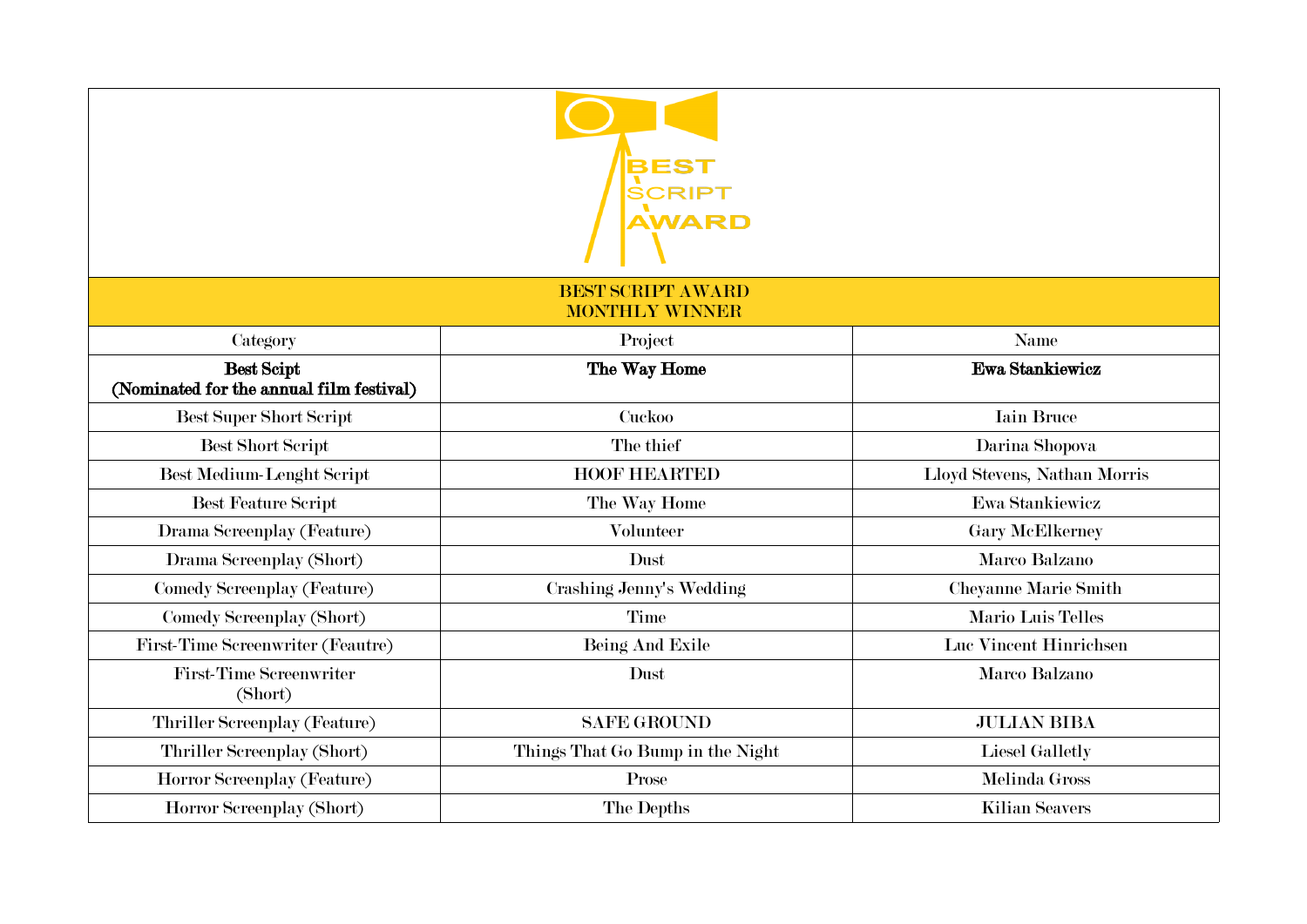| <b>Action Screenplay (Feature)</b>     | The Tragedy Of Gelimp         | <b>Kaden Gelber</b>                                                      |
|----------------------------------------|-------------------------------|--------------------------------------------------------------------------|
| <b>Action Screenplay (Short)</b>       |                               |                                                                          |
| Sci-fi Screenplay (Feature)            | <b>EarthJacked</b>            | Marco Ruggio                                                             |
| Sci-fi Screenplay (Short)              |                               |                                                                          |
| <b>Student Screenplay (Feature)</b>    |                               |                                                                          |
| <b>Student Screenplay (Short)</b>      |                               |                                                                          |
| <b>LGBT</b> Screenplay (Feature)       | <b>Still Waters</b>           | <b>James Everett</b>                                                     |
| <b>LGBT</b> Screenplay (Short)         | <b>Snow Angels</b>            | Jeffrey James Keyes                                                      |
| Television Script - Pilot              | The Great Danes               | james gaffney                                                            |
| Psychological Screenplay (Feature)     | THEY'RE WATCHING US           | $\overline{D}$ G                                                         |
| Psychological Screenplay (Short)       | Wild West Too                 | Will Parker                                                              |
| Western Screenplay (Feature)           | <b>Restless Peak</b>          | Robin Johnston                                                           |
| Western Screenplay (Short)             |                               |                                                                          |
| <b>Historical Screenplay (Feature)</b> | <b>FEROCIOUS</b>              | Dimitri Devyatkin                                                        |
| <b>Historical Screenplay (Short)</b>   |                               |                                                                          |
| Crimi Screenplay (Feature)             | Mother Miya Megan Mister      | Dev Jones                                                                |
| Crimi Screenplay (Short)               |                               |                                                                          |
| Screenplay for children (Feature)      | Little Red Rooster            | Diana Shoykhet                                                           |
| Screenplay for children (Short)        | Kibombo jumps in Capital City | Alejandra Chacón Gallardo, Alberto Vázquez<br>Meade, Monique Zepeda Sein |
| Romantic Comedy Screenplay (Feature)   | <b>Silly Willy</b>            | Magda Pazdej                                                             |
| Romantic Comedy Screenplay (Short)     |                               |                                                                          |
| Dark Comedy Screenplay (Feature)       |                               |                                                                          |
| Dark Comedy Screenplay (Short)         |                               |                                                                          |
| True Story Screenplay (Feature)        | <b>Taboo Candy</b>            | Jean Galliano                                                            |
| True Story Screenplay (Short)          |                               |                                                                          |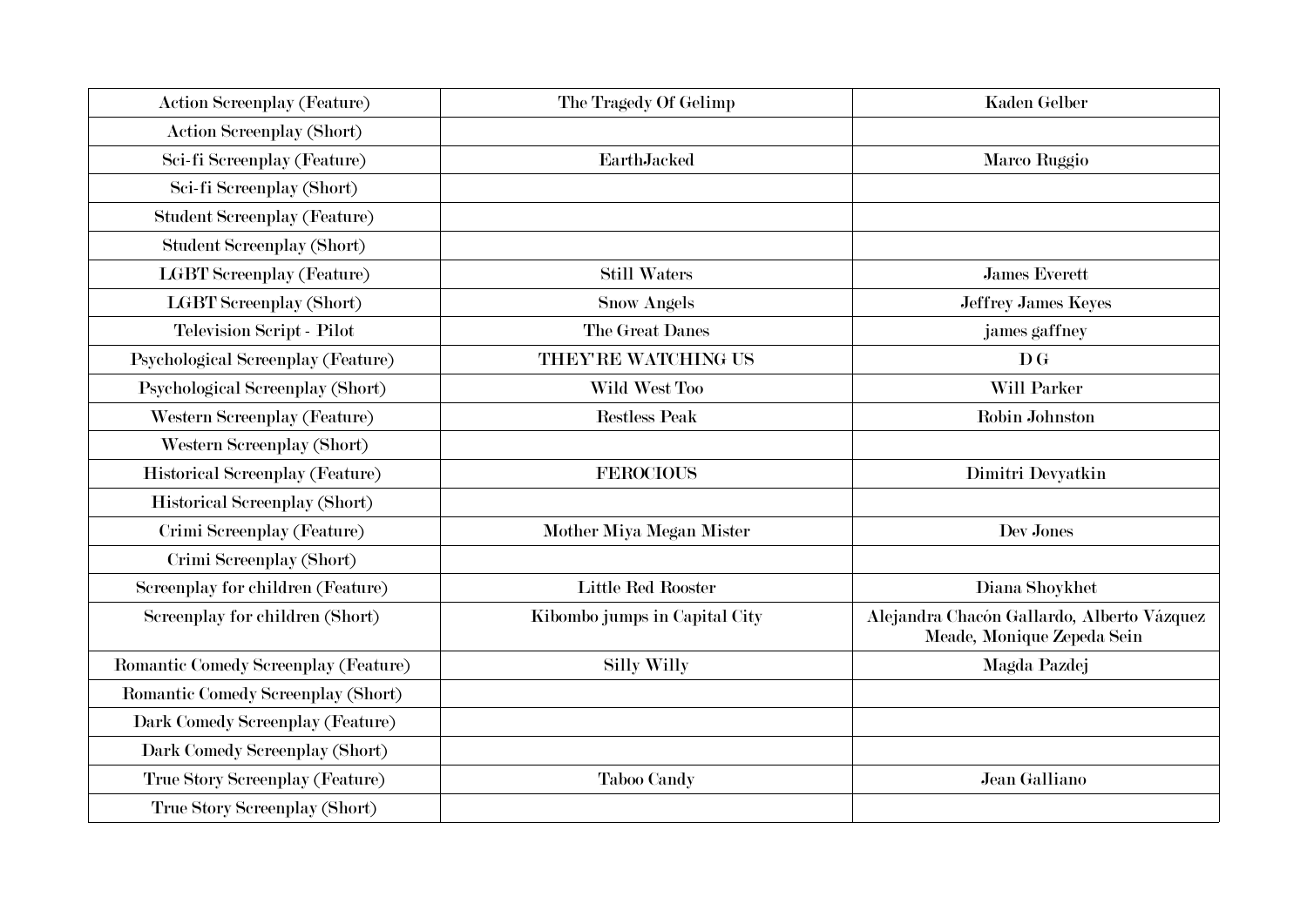| War Screenplay (Feature)                  | La Natura                              | <b>Kilian Seavers</b>                                                    |
|-------------------------------------------|----------------------------------------|--------------------------------------------------------------------------|
| War Screenplay (Short)                    |                                        |                                                                          |
| European Screenplay                       | <b>BANANA SHOT</b>                     | Eduardo Rodríguez Spiteri                                                |
| <b>American Screenplay</b>                | <b>Holiday Help</b>                    | Karl Ryan Erikson                                                        |
| South American Screenplay                 | <b>Game of Specials</b>                | Cristiano Calegari                                                       |
| <b>Asian Screenplay</b>                   | <b>Sans Everything</b>                 | YANZI DING                                                               |
| <b>Australian Screenplay</b>              |                                        |                                                                          |
| <b>African Screenplay</b>                 |                                        |                                                                          |
| <b>READING YOUR SCRIPT!</b>               | The Great Danes                        | james gaffney                                                            |
| <b>Stage Play</b>                         | Red-Handed                             | <b>Alan David Pritchard</b>                                              |
| Logline                                   | <b>Baby-Man</b>                        | <b>Robbie Moses</b>                                                      |
| <b>Female Main Character</b>              | <b>THEY'RE WATCHING US</b>             | $\mathbf{D} \mathbf{G}$                                                  |
| Male Main Character                       | South of Main Street                   | <b>Robert Gately</b>                                                     |
| Fantasy Screenplay (Feature)              | Parousia                               | <b>Todd Sorrell</b>                                                      |
| <b>Male Screenwriter</b>                  | <b>Wireless Connect</b>                | Cory Hunter                                                              |
| War Screenplay                            |                                        |                                                                          |
| Female Screenwriter (Feature)             | <b>Stolen Girls</b>                    | Seayoon Jeong, Aissa Martell                                             |
| Female Screenwriter (Short)               | <b>Forever Young</b>                   | Chynna Tang                                                              |
| <b>Screenplay for Animation (Feature)</b> | <b>BANANA SHOT</b>                     | Eduardo Rodríguez Spiteri                                                |
| <b>Screenplay for Animation (Short)</b>   | Kibombo jumps in Capital City          | Alejandra Chacón Gallardo, Alberto Vázquez<br>Meade, Monique Zepeda Sein |
| Female First Time Screenwriter (Feautre)  | <b>Joshua's Exceptional Pheromones</b> | Nili Rain Segal                                                          |
| Female First Time Screenwriter (Short)    |                                        |                                                                          |
| Dark Comedy Screenplay (Feature)          | <b>LATE MORNING</b>                    | Michele Russo                                                            |
| Dark Comedy Screenplay (Short)            | Salty                                  | Katerina Kaouri                                                          |
| Young Screenwriter                        | Cream                                  | <b>Michael Skaide</b>                                                    |